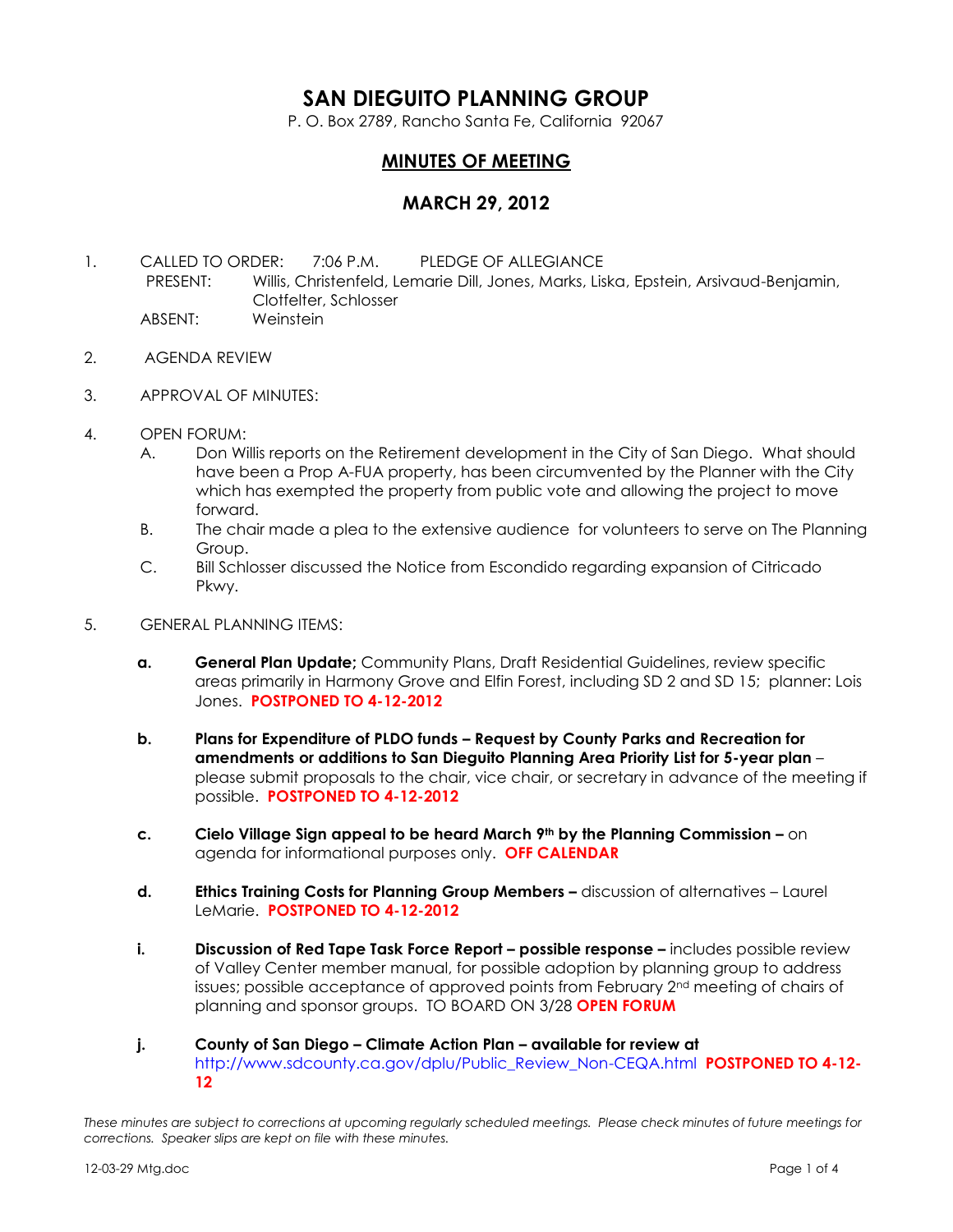k. **MUP Mod - P95-012W1 (3301-95-012-01) - Verizon Wireless Cell Site** at 1790 Rancho Summit Drive, Olivenhain Mun. Water District - Project is the installation of new 30kW emergency backup diesel generator with a diesel tank in a new 9' 10" x 11' 2" completely enclosed manufactured generator sound enclosure - Project Contact: John Bitterly (714) 349-5539 / DPLU Planner: Marisa Smith (858) 694-2621 / Planning Group: Don willis (858) 481-6922

**MOTION** by Don Willis to recommend approval as presented, with the condition that it match the existing buildings in color and materials and they meet Community Plan's dark sky policy. Seconded: Christenfeld

 $Ayes = 10$   $nos = 0$   $abstain = 0$ 

#### 6. MAJOR PROJECTS AND LAND USE ITEMS:

**A. 3300-10-037 (P10-037RPL1], REZ 10-004 P 10-037 REZ 10-004 CHINESE BIBLE MUP/REZONE – KIVA 09-0117132 – Santa Fe Valley Chinese Church 16919 Four Gee Road n/o Tallus Glen.**  Proposed church in Santa Fe Valley Specific Plan area – 1000 seat main sanctuary, to expand to 1500, with classrooms, offices recreation, school, and ancillary uses. 43 ft. high with two 57 ft. towers; S88 zone to RS-2 zone Applicant contact: Ron Harper, Jr. 858-449- 4425 Planner: Bruce Liska Extensive audience, and list of names/phone#/email addresses on file. Project is approximately 9 acres.

Ron Harper, Project Manager, made presentation, reviewing the changes made since the original presentation as a result of community outreach meetings. He also listed the various reports & studies done to address concerns brought up during these meetings. The elevations show a very large 3 story/layered building, centered in the center of the property. He offered his comments justifying the approval of this project. Fire Chief Michel from RSF Fire Dept. offered their concerns to the access in case of an

emergency.

Steven Jones, representing residents in opposition to the project, made his presentation. He had petition in his possession containing almost 5,000 signatures in opposition.

Five attendees spoke in favor of the project, to include: 1) importance to the elderly residents, 2) support beyond the regular church attendance, 3) follow the appropriate regulations, 4) easy access for those who do not drive, 5) usage would be alternate flow than from heavy commuter periods,

Five attendees in opposition brought forth issues: 1) The concern for drainage & open space, especially during rains – what happens to the flooding? 2) following the Specific Plan's intention is critical – this project does not do that, 3) The project does not meet the character of the community, 4) future growth in Black Mountain will contribute to the "perfect storm" of traffic at Four Gee Rd. & Cam Del Norte intersection. Density is nightmarish.

Planning Group does not feel they can provide an official position at this point, without the Traffic Study. As such, Bruce Liska proposed a letter outlining points that need to be submitted as a progress report, which will include the following feedback and concerns from the hearing: 1) Size of the complex, Bulk of the buildings, height of towers does not meet the MUP requirements of the Specific Plan, 2) Traffic analysis report was not available and traffic issues as outlined in more detail in his letter is of great concern in this very congested, high density area, 3) Concern for evacuation and other emergencies at the RSF Fire station will be very impacted, 4) RR/RS designation allows civic use with an MUP better than RS-2. The Planning Group members are not comfortable yet with submittal of comments, so the hearing is continued to allow further discussion to create an appropriate response.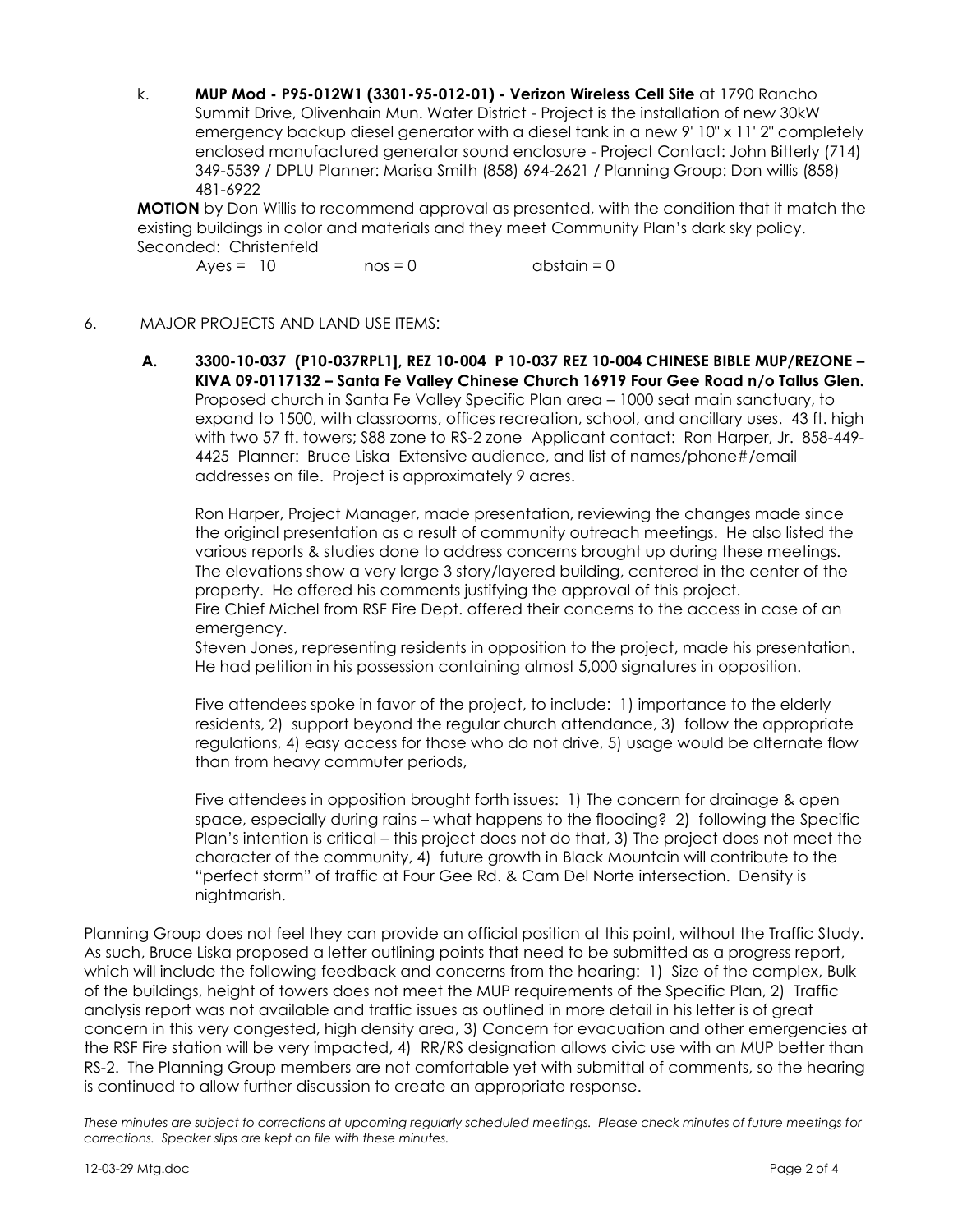B. **3500-12-002 (STP12-002) Cornell Site Plan "D" designator—El Apajo and Via de Santa Fe;** design plan review for single family residence with 4 car garage attached by a patio cover on he left hand side of the main house and a second dwelling unit built on the rear of the house. Applicant contact Jorge A. Becerril (619) 405-0813; Planner, Ira S Epstein **MOTION** by Ira Epstein to recommend approval as presented. Seconded: Liska

 $Ayes = 10$  nos = 0 abstain = 0

- **C. 3813-11-001 [REZ 11-001] – TM 5669 –SPA-11-001, STP 11-014] - Crosby Enclave** apn 267- 190-03-00 s/e corner of Del Dios Hwy and Bing Crosby Boulevard, north side of entry to Crosby Estates – requires rezone from S88/A70/RR to RS7, specific plan amendment, site plan review, and subdivision map; Proposal would increase density from 3 single family residential units to 15 lots with 13 dwelling units on 8 acres, entry from Bing Crosby Blvd. - @ 52% of property below 15% slope, with >40% above 50% slope – minimum net lot size @6300 sq. ft. [@ 0.15 acre] Owner: TOR Investments; Applicant California West Communities – contact Dan Rehm 858-558-4500 Planner: TBA **[To be cont'd 4-12-12]**
- **D. AD 12-007 Mayer Residence Administrative Permit** 17025 Sobre Los Cedrros, RSF @ Linea del Cielo, addition to residence between existing home and street; guest living quarters, etc., to add @ 1620 sq. ft. to residence, @ 1300 sq.ft. guest living quarters, garage addition, partial conversion of garage, additional structure for pool equipment.; Applicant Contact Don Looney 760-434-7966 Planner: Laurel LeMarie **MOTION** by Laurel Lemarie to recommend approval as presented. Seconded: Christenfeld

|            |           | LDY LUUIGI LEITIUIIE TUTECUITIITIEITU UDDIUVUI US DIESEITIEU.  SECULIUEU.  CHIISIEI |  |
|------------|-----------|-------------------------------------------------------------------------------------|--|
| $Aves = 9$ | $nos = 0$ | abstain = 1                                                                         |  |
|            | Marks     |                                                                                     |  |

**E. Anderson Major Subdivision, Log No. 02-08-006; 3100, TM 5278.** Notice Intent to adopt a Mitigated Negative Declaration for a tentative map for a 18.9-acre parcel into 5-lot residential subdivision located at 20253 Elfin Forest Road. Land use designation 17 Estate Residential, zoning is Rural Residential (RR). APN 679-100-12; Thomas Brothers: page 1148, Grid G/1 and G/2. Applicant: Albert and Violeta Anderson, (760) 471-1484; DPLU Project Manager: Kristina Jeffers, (858) 694-2604; SDPG Planner: Doug Dill, (760) 736-4333. **MOTION** by Doug Dill to approve the Negative Declaration as presented. Seconded: Arsivaud-**Benjamin** 

 $Aves = 10$   $nos = 0$   $abstain = 0$ 

7. REPORTS AND GENERAL DISCUSSION:

DEL DIOS NICOLAS CHRISTENFELD PARKS / TAC/COUNTY PARKS COPEN GENERAL PLAN 2020 + COMMUNITY PLAN LOIS JONES SAN DIEGUITO RIVER PARK BRUCE LISKA/CHACO CLOTFELTER 4S RANCH TOM HICKERSON RSF ASSOCIATION BILL SCHLOSSER/LOIS JONES ROADS & TRAFFIC / SANDAG BILL SCHLOSSER EL CAMINO REAL/VIA DE LA VALLE DON WILLIS ELFIN FOREST DOUG DILL / JACQUELINE ARSIVAUD-

BENJAMIN

- 8. ADMINISTRATIVE MATTERS:
	- **A**. Consideration and comments on circulation mail
	- **B.** Future agenda items and planning Adding potential projects to Transnet & PLDO Funds Lists for future votes – no action to be taken, except as noted above.